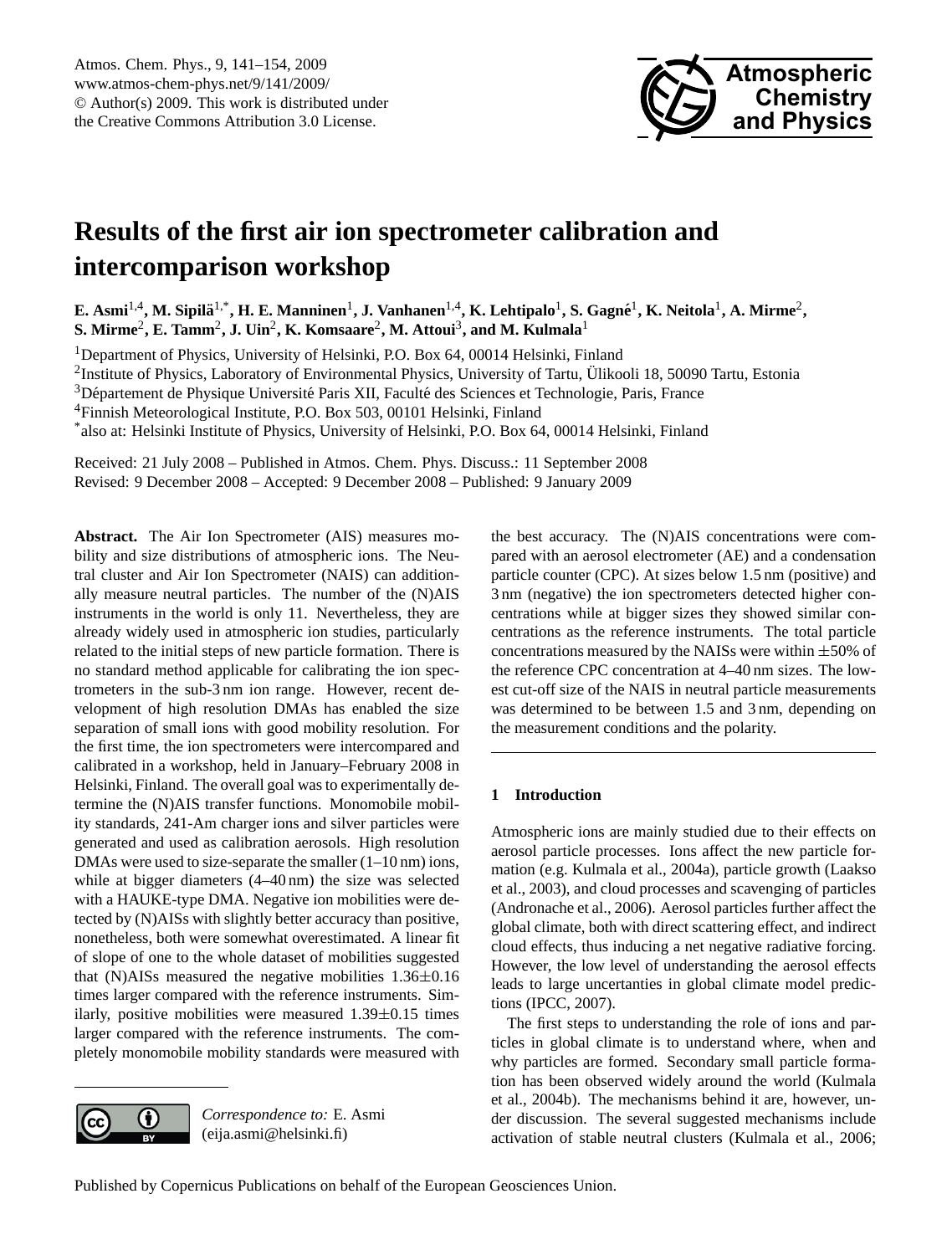[Sihto et al.,](#page-13-1) [2006\)](#page-13-1), kinetic nucleation [\(Weber et al.,](#page-13-2) [1996\)](#page-13-2), ion induced [\(Laakso et al.,](#page-13-3) [2002\)](#page-13-3) and ion mediated nucleation [\(Yu and Turco,](#page-13-4) [2000\)](#page-13-4), and binary and ternary homogeneous nucleation. The role of ions in particle formation is unquestioned, but the relative importance of ion-induced or ion-mediated particle formation is a question of debate. In addition, the recent laboratory experiments addressed that charged particles activate at lower supersaturation ratios than neutral [\(Winkler et al.,](#page-13-5) [2008\)](#page-13-5). Thus, ions more probably act as CN (condensation nuclei), and further more, as CCN (cloud condensation nuclei), having thus global effects. The (N)AIS has been proved particularly useful in experimental studies of the mechanisms of atmospheric particle formation (e.g. [Kulmala et al.,](#page-12-5) [2007a,](#page-12-5) [2005,](#page-12-6) [2004a\)](#page-12-0).

The Air Ion Spectrometer (AIS) is designed to measure mobility distributions of small atmospheric ions and charged particles (mobility diameters 0.8–40 nm in NTP) [\(Mirme et](#page-13-6) [al.,](#page-13-6) [2007\)](#page-13-6). The AIS is developed and manufactured by Airel ltd, a spin-off company of the University of Tartu. The AIS was first released in year 2003. Since then, instruments have experienced several improvements, the most important being the development of the Neutral cluster and Air Ion Spectrometer (NAIS). The NAIS is much similar to the AIS, but contains an improved inlet section which allows measurements of neutral particles as well. Currently, the number of AISs is six and NAISs five.

Allthough the (N)AIS is still a relatively new instrument, it has already been widely used. Measurements of atmospheric ions have been conducted at several sites in Europe, in boreal forest region (e.g. [Kulmala et al.,](#page-12-5) [2007a\)](#page-12-5) and also in high altitudes [\(Venzac et al.,](#page-13-7) [2007\)](#page-13-7), in Australia [\(Suni et al.,](#page-13-8) [2008\)](#page-13-8) and South-Africa [\(Laakso et al.,](#page-12-7) [2008\)](#page-12-7), in marine environments (e.g. [Vana et al.,](#page-13-9) [2007\)](#page-13-9), in a Moscow-Vladivostok train in Russia [\(Vartiainen et al.,](#page-13-10) [2007\)](#page-13-10), in Antarctica [\(Virkkula et](#page-13-11) [al.,](#page-13-11) [2007\)](#page-13-11), and during hot-balloon flights scanning the vertical distribution of ions [\(Laakso et al.,](#page-13-12) [2007\)](#page-13-12). In addition, indoor ions have been studied [\(Hirsikko et al.,](#page-12-8) [2007\)](#page-12-8). The (N)AIS measurements have enhanced the knowledge of ion concentrations, sources, and prosesses, and their spatial and temporal variations.

As discussed above, there is a growing interest to study ions. The (N)AISs are used for ion studies as they are movable and relatively easy to use. Untill now, they have been calibrated separately after the manufacturing in the University of Tartu [\(Mirme et al.,](#page-13-6) [2007\)](#page-13-6). However, the calibrations are especially difficult at sizes of the smallest cluster ions of mobilities above  $1 \text{ cm}^2 \text{ V}^{-1} \text{ s}^{-1}$  due to lack of reference instruments in this size range, and because size separation of such small particles is complicated. As the number of (N)AISs is growing, it would be of major importance to find congruent methods for verification and calibration of the instruments. In addition, in year 2008 all the (N)AISs are used simultaneously to gather information on ion concentrations in different parts of Europe. These measurements are a part of an integrated EU project, EUCAARI [\(Kulmala et al.,](#page-12-9) [2007b\)](#page-12-9). Therefore, it is also of importance for the project to characterise the operation of ion instruments.

During January–February 2008, the first (N)AIS calibration and intercomparison workshop was organised in Helsinki, Finland. In the workshop, 10 (N)AISs were compared and calibrated. Several methods were used to cover the whole size range of the instrument. The major improvements compared to the original calibrations were the possibility to use a high resolution DMA [\(Herrmann et al.,](#page-12-10) [2000\)](#page-12-10) and mo-bility standards (Ude and Fernández de la Mora, [2005\)](#page-13-13) for calibrations of the (N)AISs in cluster and intermediate ion sizes. The purpose of this paper is to objectively present the results from these calibrations. The results can be later on utilised when the (N)AIS data from different sites, measured by separate instruments, are compared. The results will as well be of help in further development work of the (N)AISs and the data inversion.

#### **2 Ion spectrometers**

#### 2.1 Air Ion Spectrometer

Air Ion Spectrometer (AIS) is developed for in-situ high time resolution measurements of ions and charged particles. The measured mobility range extends from 3.2 to  $0.0013$  cm<sup>2</sup> V<sup>-1</sup> s<sup>-1</sup>, corresponding mobility diameters 0.8-40 nm in NTP-conditions. The AIS contains two identical analysers: one for measuring positive and one for measuring negative ions. Positive and negative ions are measured in parallel. The sample flow rate is 60 lpm and it is divided between the two analysers. The sheath flow rate is 60 lpm in both analysers, increasing the total one analyser flow rate to 90 lpm. The high flow rate is necessary to minimise the ion diffusion losses and for increasing the sensitivity to ion concentrations. The inner cylinder of the analyser is divided into 4 isolated sections and their voltages are kept unaltered during the whole measurement cycle. Measurable ions move towards the outer cylinder due to the radial electric field. The outer cylinder is divided into 21 isolated sections forming, together with their own electrometers, the 21 measuring channels of the analyser. The ions precipitate onto these sections according to their electrical mobilities, and the electrometers measure the currents induced by the ions. Before and after each ion measurement, an offset measurement is performed. An unipolar corona charger having a polarity opposite to that of the analyser, together with the sub-sequent electric filter, eliminates all charged particles from the input air. Thus the zero drift of the electrometers and the parasitic currents of the section isolators are measured. These parasitic currents are subtracted from the measured total currents and the corrected electrometer signals form the instrument record. Via the parasitic current dispersions the measurement random uncertainties are assessed. Using the mathematical model (instrument equation) of the (N)AIS and the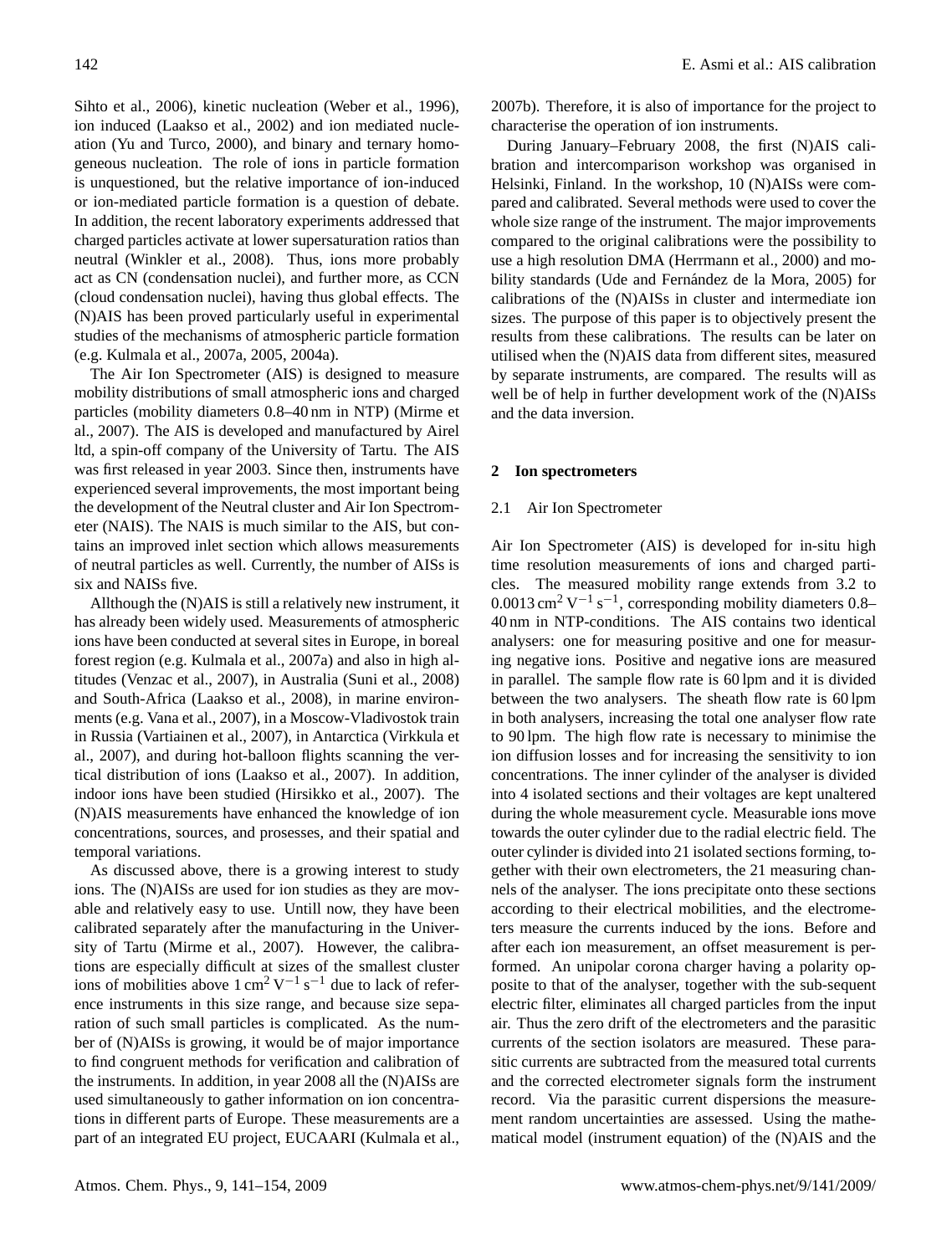transfer functions of the measurement channels, determined by the analyser geometry, flows, voltages, and ion losses, the instrument record is converted to mobility spectrum of the particles, which is a distribution density vector with 28 elements [\(Mirme et al.,](#page-13-6) [2007\)](#page-13-6). Time resolution is user defined, but the minimum for one ion spectrum is in the order of one minute, depending on the level of noise.

An improved version of the AIS is the Neutral cluster andAir Ion Spectrometer (NAIS). The NAIS has an additional charger-filter section in the inlet after the offset section providing a possibility to measure neutral particles as well. The first assumption is that the measurable particles are in charge equilibrium. They are further charged using an unipolar corona charger with ion currents of −22 nA (negative polarity) and  $+25$  nA (positive polarity). The charging probability of particles then basically depends on the particle size, corona ion current and sample flow (exposure time). However, especially the smallest aerosol particles might not have reached the equilibrium state. The NAIS has thus an additional operation mode, where prior to charging, the measured particles are exposed to corona ions of opposite sign. The purpose is to bring the particles closer to the equilibrium charge distribution. The ion and offset modes are measured in the NAIS as in the AIS.

#### 2.2 Balanced scanning mobility analyser

In addition to (N)AIS, the ion mobility distributions were measured with a Balanced Scanning Mobility Analyser (BSMA). The operation of the BSMA is more straightforward compared to the AIS. The BSMA has only one collecting electrode. This reduces the uncertanties caused by the possibly dissimilar electrometers. The voltage is scanned simultaneously in two similar analysers. A balancing bridge neutralises the current induced by the changing voltage. Thus, only the current induced by the ions is measured. The disadvantages of the BSMA compared to the AIS are the narrower measurement range  $(0.03-3.2 \text{ cm}^2 \text{ V}^{-1} \text{ s}^{-1})$ , slightly decreased time resolution (minimum 10 min), and sampling difficulties due to high inlet flow rate (2400 lpm). However, the high flow rate minimizes the ion losses efficiently. Detailed discription of the BSMA is presented by [\(Tam](#page-13-14)[met,](#page-13-14) [2006\)](#page-13-14). Here, the BSMA served as a reference for the (N)AISs.

#### **3 Instruments for calibration of the ion spectrometers**

## 3.1 High resolution DMAs

High resolution differential mobility analysers (DMA) were used in mobility standard and transfer function calibrations. There were two DMAs available: high flow and high resolution Attoui DMA (ADMA) (Fernández de la Mora and [Attoui,](#page-12-11) [2007\)](#page-12-11), and very high resolution Herrmann DMA (HDMA) [\(Herrmann et al.,](#page-12-10) [2000\)](#page-12-10). The ADMA has dimensions of the VIENNA-type DMA [\(Winklmayr et al.,](#page-13-15) [1991;](#page-13-15) [Reischl et al.,](#page-13-16) [1997\)](#page-13-16), but the inner electrode similar to the DMA used by Rosser and Fernández de la Mora [\(2005\)](#page-13-17). The construction of the ADMA enables measurements up to larger sizes compared to the HDMA. The maximum aerosol flow in the ADMA is about 100 lpm and the maximum sheath about 8000 lpm.

The HDMA was developed by Eichler and Fernández de la Mora [\(Eichler,](#page-12-12) [1997;](#page-12-12) de Juan and Fernández de la Mora, [1998;](#page-12-13) Fernández de la Mora et al., [1998\)](#page-12-14). In the HDMA the maximum aerosol flow rate is about 15 lpm and sheath about 2000 lpm. The HDMA has an improved mobility resolution compared to the ADMA, such that the transfer function is nearly monomobile (fullwidth at half maximum even 2% at 1.5 nm). This makes it well suitable for calibration measurements. Both DMAs where used in calibrations and their results were compared.

#### 3.2 Mobility standards

In cluster ion sizes the (N)AISs were calibrated with the mobility standards. For positive clusters THAB (tetraheptyl ammonium bromide) monomers, dimers and trimers, TMAI (tetra-methyl ammonium iodide) monomers, and TDDAB (tetra-dodecyl ammonium bromide) monomers and dimers were chosen as calibration standards [\(Ude and](#page-13-13) Fernández de la Mora, [2005\)](#page-13-13). These six monomobile singlycharged molecular clusters were chosen to comprehensively cover the whole cluster ion region measured by (N)AIS, and for the clarity of the peaks of their spectra. The molecules of THAB monomer, dimer, and trimer have mobilities 0.9709, 0.6540, and 0.5283 cm<sup>2</sup> V<sup>-1</sup> s<sup>-1</sup>, respectively, whereas TMAI monomer, and TDDAB monomer and dimer have mobilities 2.1786, 0.7138, and 0.4926, respectively, at the room air temperature and pressure ( $20^{\circ}$ C, 1 atm). The positive mobility standard peaks are well characterised with a mass spectrometer and reported in the literature [\(Ude and](#page-13-13) Fernández de la Mora, [2005\)](#page-13-13).

Negative mobilities of the THAB, TMAI and TDDAB are not as well established. By fixing the DMA voltage, clearly distinguishable peaks of their spectra were selected without the certainty of the peak composition. The mobility of the chosen peak was characterised based on the DMA calibration which relied on positive THAB spectra. Thus, in negative cluster calibrations, for example fragmenting might have resulted to incorrect results. Composition of the peaks should be later resolved with mass spectrometer.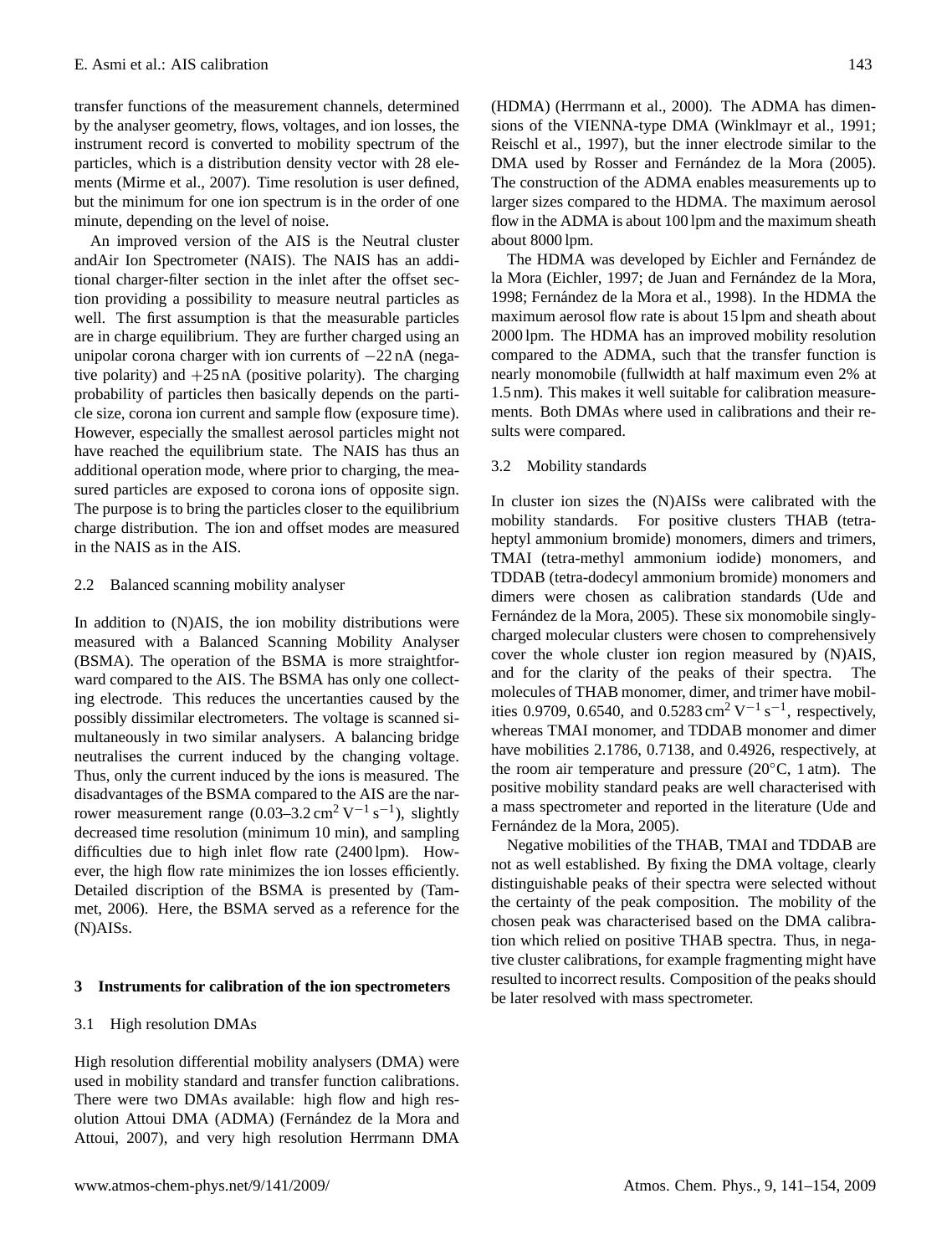

<span id="page-3-0"></span>Fig. 1. (N)AIS mobility standard calibration set-up.

## **4 Methods**

Several calibration methods were used. In the limited period of time, a part of the (N)AISs were calibrated more comprehensively than others. Table [1](#page-4-0) summarises the calibrations performed for each individual (N)AIS.

## 4.1 Determining the flows of the (N)AIS

The sheath and the input flows of the (N)AIS are critical for the precise determination of the particle mobility and concentration. Thus, prior to calibrations, all (N)AISs were carefully cleaned and checked, and their flows were controlled.

The (N)AIS has a pump (blower) which runs all the flows. Five flow rates (sheath and output flows of both analysers and the total exhaust flow) are controlled with the venturi tubes. Each venturi tube has an individual calibration where the exact pressure drop, corresponding to the specified flow rate, is determined in NTP-conditions. In normal operation, only the exhaust flow rate is measured continuously, as it is the most sensitive to the changes of all flows. Based on these calibrations, the flows were adjusted in turns, keeping a constant overpressure (80 mm  $H_2O$ ) after the pump.

## 4.2 Calibration of the (N)AISs with mobility standards

Schematic figure of the calibration set-up is presented in Fig. [1.](#page-3-0) The THAB, TMAI, and TDDAB solutions were prepared with 99.9% pure methanol. The solutions were electrosprayed into clean pressurised air that was conducted to the Herrmann DMA. The inlet air flow rate was about 13 lpm. The voltage on the HDMA inner electrode was scanned and the sheath air flow rate controlled so that the mobility peaks were well distinguishable. The HDMA was operated in a closed loop and the sheath flow rate was in the order of 1000 lpm. The sheat flow rate was, however, not measured but the voltage scale was calibrated with the mobility standards. The ion concentration in the sample air was measured with an aerosol electrometer (AE, TSI model 3068 B). The HDMA voltage scale mobility correspondence was checked a minimum of two times per day using well defined and clearly distinguishable THAB spectra. This was especially important in measurements of negative standards where the peak mobilities are not established in the literature. The mobility scale remained usually constant troughout the day and the ion ratios (e.g. monomer/dimer) corresponded to those determined by (Ude and Fernández de la Mora, [2005\)](#page-13-13).

The mobility was selected by setting the HDMA voltage. The HDMA selection was used to avoid having all the polymers in the same spectrum. The ion number concentrations were measured with the aerosol electrometer and with the (N)AISs. The sample flow was diluted with an additional clean pressurised air of about 55 lpm. The aerosol electrometer inlet flow rate was 8 lpm and the (N)AIS inlet flow rate was 60 lpm. The measured ion concentrations were between 2000 and 30 000 cm<sup>-3</sup>, depending on the solution. Measurements were performed with a moving setup. Several (N)AISs were set in a row and the measurement set-up was moved from one to another. By using such a method, the measurement conditions remained unchanged for all (N)AISs.

## 4.3 High resolution DMA calibration

The transfer function calibrations were done with a similar set-up than used in mobility standard calibrations (Fig. [1\)](#page-3-0). Charged silver particles at sizes above 2 nm were produced with a tube furnace followed by a 241-Am bipolar charger. Below 2 nm in size, calibration ions were generated with a radioactive charger (241-Am). After separation with ADMA or HDMA the produced ions were used as a calibration aerosol. In most of the calibrations the size-separation was performed with the ADMA to reach smaller mobilities. Part of the calibrations were also performed with the HDMA, to test the effect of transfer function widening in the ADMA. The travelling time of the ions from the A/H DMA outlet to the (N)AIS inlet was approximatelly 1.5 s. For each calibrated (N)AIS, approximately 100 mobilities in a logarithmically divided range from 0.015 to  $3.2 \text{ cm}^2 \text{ V}^{-1} \text{ s}^{-1}$ , were measured. The calibration ion concentration varied between 100 and 5000 cm<sup>3</sup>, being low at both ends and at around mobility  $1 \text{ cm}^2 \text{ V}^{-1} \text{ s}^{-1}$ ). At this mobility, both the silver and charger ions were difficult to produce in high enough numbers with the provided methods.

## 4.4 HAUKE DMA calibration with silver particles

The set-up for measuring charged particles with a short HAUKE-type DMA is in most parts presented by [Mirme](#page-13-6) [et al.](#page-13-6) [\(2007\)](#page-13-6). Distinct from the previous set-up, additional to aerosol electrometer, a TSI ultrafine condensation particle counter (CPC) model 3776 was used as a reference. The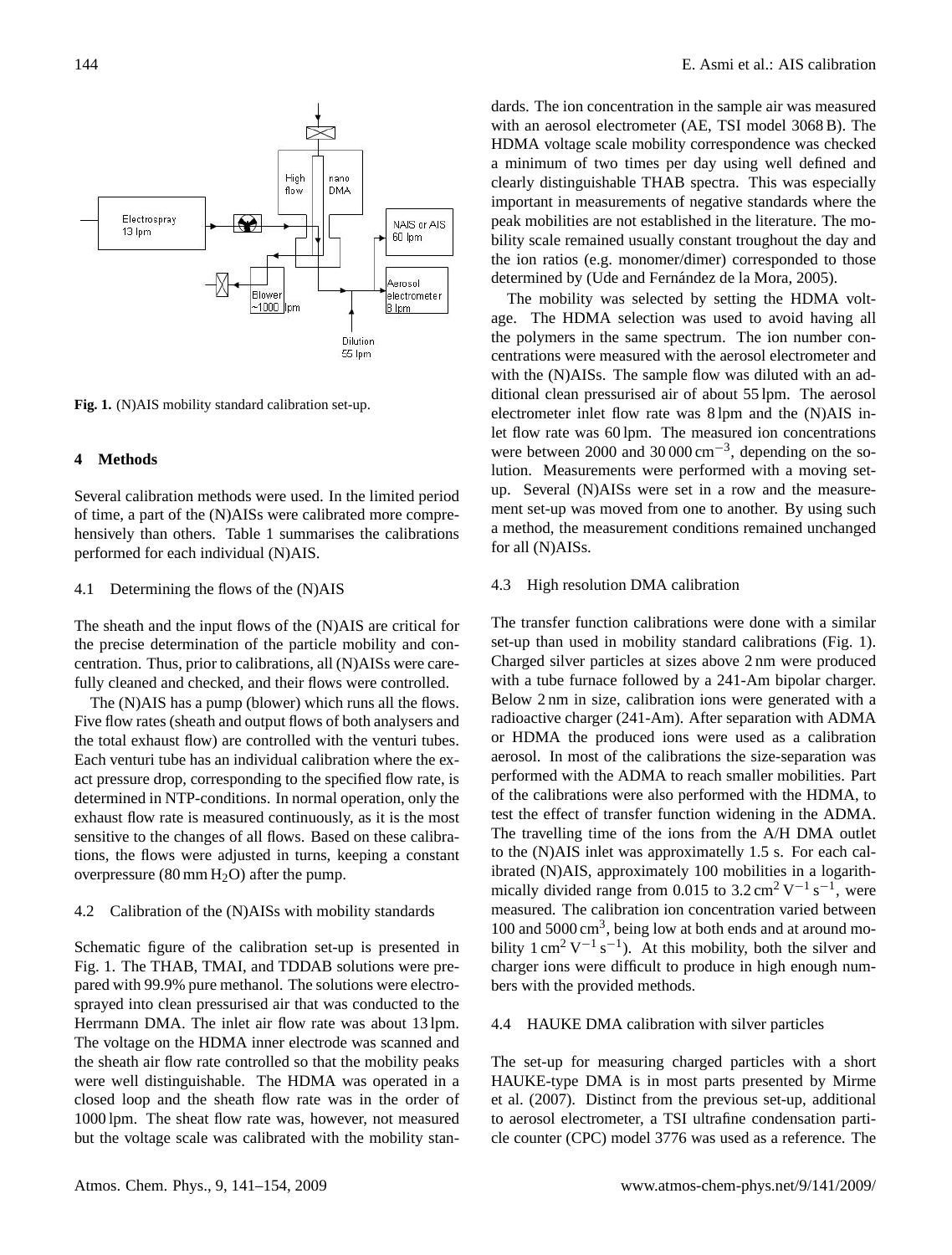<span id="page-4-0"></span>**Table 1.** Calibrations performed for different (N)AISs. In abbreviations "+" means positive ions, "−" negative ions, and "tf" trasfer function. In mobility standards, the number of standards used is marked for each (N)AIS. In other calibrations, "−" means "not done" and "×" means "done". In HAUKE DMA NAIS calibrations also particle mode was calibrated. AIS7 and NAIS5 were also tested for 10 and 20 nm ion (AIS) and particle (NAIS) concentration response using several concentrations.

|                                   | AIS1 | AIS <sub>3</sub> | AIS <sub>5</sub> | AIS6 | AIS7           | NAIS1          | NAIS <sub>2</sub> | NAIS <sub>3</sub> | NAIS4    | NAIS <sub>5</sub> |
|-----------------------------------|------|------------------|------------------|------|----------------|----------------|-------------------|-------------------|----------|-------------------|
| +standards [number of stds']      | 3    |                  |                  |      | $\overline{4}$ | $\overline{4}$ |                   |                   |          |                   |
| - standards [number of stds']     |      |                  | 5                | 6    | 5              | 5              | 5                 | 5                 |          | 6                 |
| $+HDMA$ if (0.8–5 nm ions)        |      |                  |                  |      |                |                |                   |                   |          | X                 |
| $-$ HDMA tf (0.8–5 nm ions)       |      |                  |                  |      |                |                |                   |                   |          | X                 |
| $+ADMA$ if (0.8–10 nm ions)       |      |                  | $\times$         |      |                |                |                   | $\times$          | $\times$ | $\times$          |
| $-$ ADMA tf (0.8–10 nm ions)      |      |                  | $\times$         |      |                | X              |                   | $\times$          | X        | X                 |
| $+$ HAUKE DMA $(4-40$ nm)         | X    | $\times$         | $\times$         |      | $\times$       | X              | $\times$          | $\times$          | X        | $\times$          |
| $-$ HAUKE DMA $(4-40 \text{ nm})$ |      | X                | $\times$         |      | $\times$       | X              | $\times$          | X                 | X        | $\times$          |
| HAUKE changing ion conc.          |      |                  |                  |      | $\times$       |                |                   |                   |          |                   |
| HAUKE changing part. conc.        |      |                  |                  |      |                |                |                   |                   |          | $\times$          |

3776 CPC had a lower cut-off size of 3 nm. Aerosol electrometer flow rate was 3 lpm and the CPC flow rate was 1.5 lpm. The electrometer and the CPC showed similar concentrations and thus, after a short time, only the CPC was used. Silver particles were generated with a tube furnace and charged with a bipolar 241-Am charger. The sample air flow rate in the DMA was 4 lpm and the sheath air flow rate 20 lpm. The sample flow was diluted with an additional 63 lpm clean pressurised air, leading to the total sample flow of 67 lpm. Of that flow, the (N)AIS used 60 lpm and the reference instruments 4.5 lpm, such that there was an extra 2.5 lpm to keep the system in small overpressure to prevent leakages. With this setup, the calibration aerosol concentrations reached from 2000 to about  $10000 \text{ cm}^{-3}$ .

Additionally this setup was modified for neutral particle measurements by adding a neutraliser (14-C) after the DMA. Finally, the calibration aerosol concentration was changed by diluting the air coming from the tube furnace. Results were corrected with the CPC detection efficiency and the diffusion losses.

## 4.5 Intercomparison

Between the calibrations, the (N)AISs were measuring room air in the fifth floor garret (Physicum). Their computer clocks were checked regularily and inlets were placed close to each other. For comparison, the BSMA was also measuring in the same room. Even though the room was on the fifth floor, the cluster ion concentrations were exceptionally high. Occasionally, also particle formation events were recorded.

## **5 Results**

## 5.1 Response to standard ion peak mobilities

The (N)AIS mobility responses to four most frequently measured positive and negative standards are plotted in Figs. [2](#page-5-0) and [3.](#page-5-1) The (N)AIS positive ion peak mobility was in most cases within  $\pm 10\%$  of the standard mobility and deviations between instruments were small. The negative standard peaks (Fig. [3\)](#page-5-1), and especially the THAB peak 3, were measured with lower accuracy. However, at least a part of the inaccuracy is thought to be due to the fragmentation of the selected molecules after extraction with the HDMA. The fragmentated, unknown clusters, can further enter the (N)AISs and affect the mobility of the measured spectra.

Even though the peak of the mobility corresponded well with the standards, the monomobile molecules extended to approximately 3 to 5 channels in the (N)AISs. This measurement precision was similar to both polarities. The shape of the measured ion distribution was close to lognormal. Thus, later on, the mobility measured with the (N)AIS will be described with the geometric mean mobility of the distribution. This decision was made, instead of selecting the peak value, to avoid the stepwise behaviour of the measured mobility.

## 5.2 Detection of mobility and concentration of ions

Verification of the (N)AIS mobility response to the above discussed mobility standards was straightforward, as the sample aerosol was purely monomobile. In contrast, using silver particles and charger ions in the calibrations leads to a nearly monodisperse sample aerosol. Then, the width of the distribution depends on the flows in the DMA. The charged silver particles and charger ions, which were mobility separated with the ADMA and HDMA, had a very narrow mobility distribution. Using the HAUKE-type DMA with 1/5 ratio between the aerosol and sheath flow rates for mobility separation led to broader mobility distribution. Despite the differences in the width of the original mobility distribution, only the peak mobility of generated ions was taken as a reference. The peak broadened in (N)AIS, as shown in Figs. [2](#page-5-0) and [3,](#page-5-1) and the geometric mean mobility was taken as a representative mobility for the measured mobility distribution.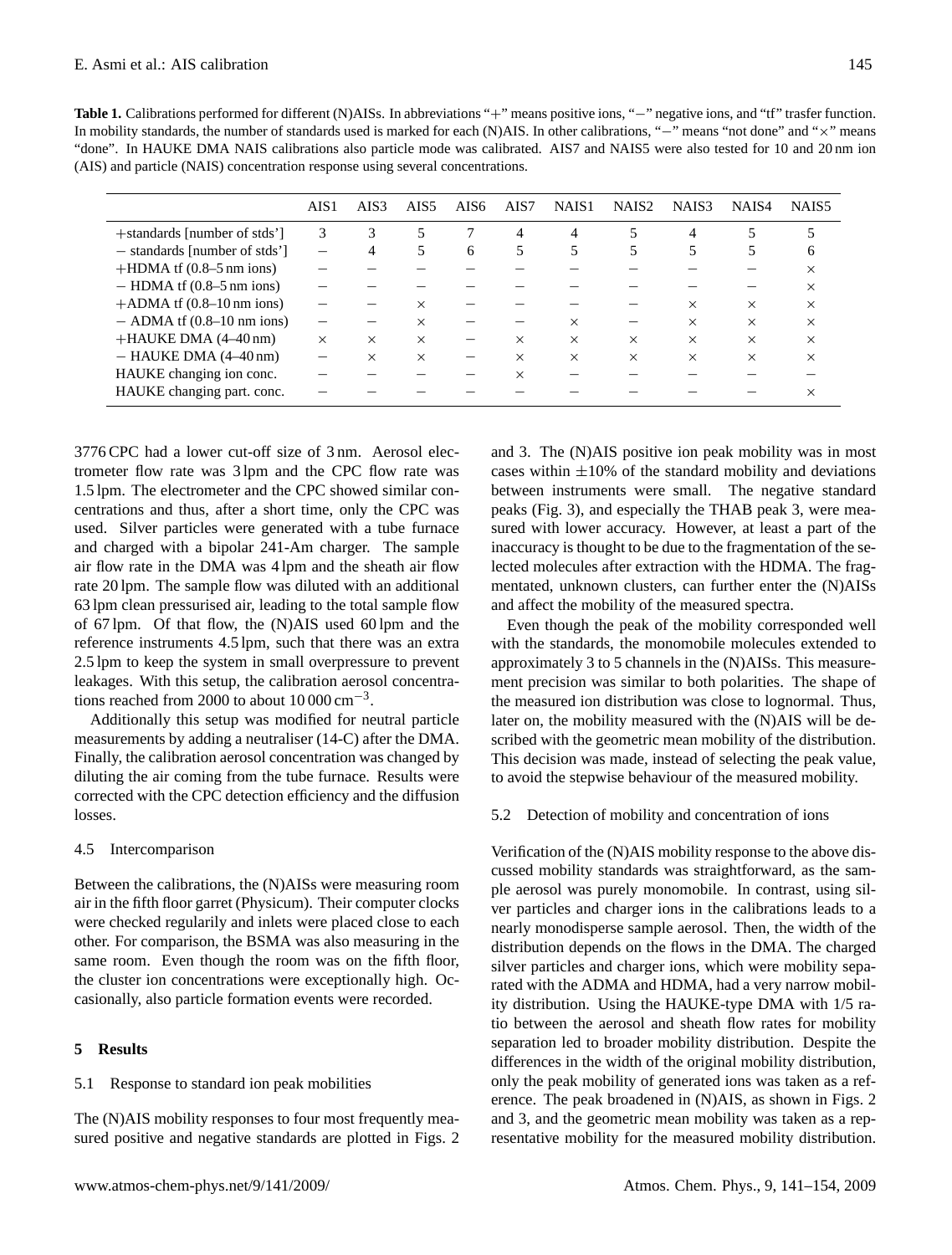

<span id="page-5-0"></span>**Fig. 2.** Examples of four selected positive mobility standards measured with (N)AIS. The area of each measurement is normalised to unity and y-axis shows the normalised concentration and x-axis the mobility. The black vertical line shows the monomobile standard mobility.



<span id="page-5-1"></span>**Fig. 3.** Examples of four selected negative mobilities (unidentified standard peaks) measured with (N)AIS. The area of each measurement is normalised to unity and y-axis shows the normalised concentration and x-axis the mobility. The black vertical line shows the monomobile standard mobility.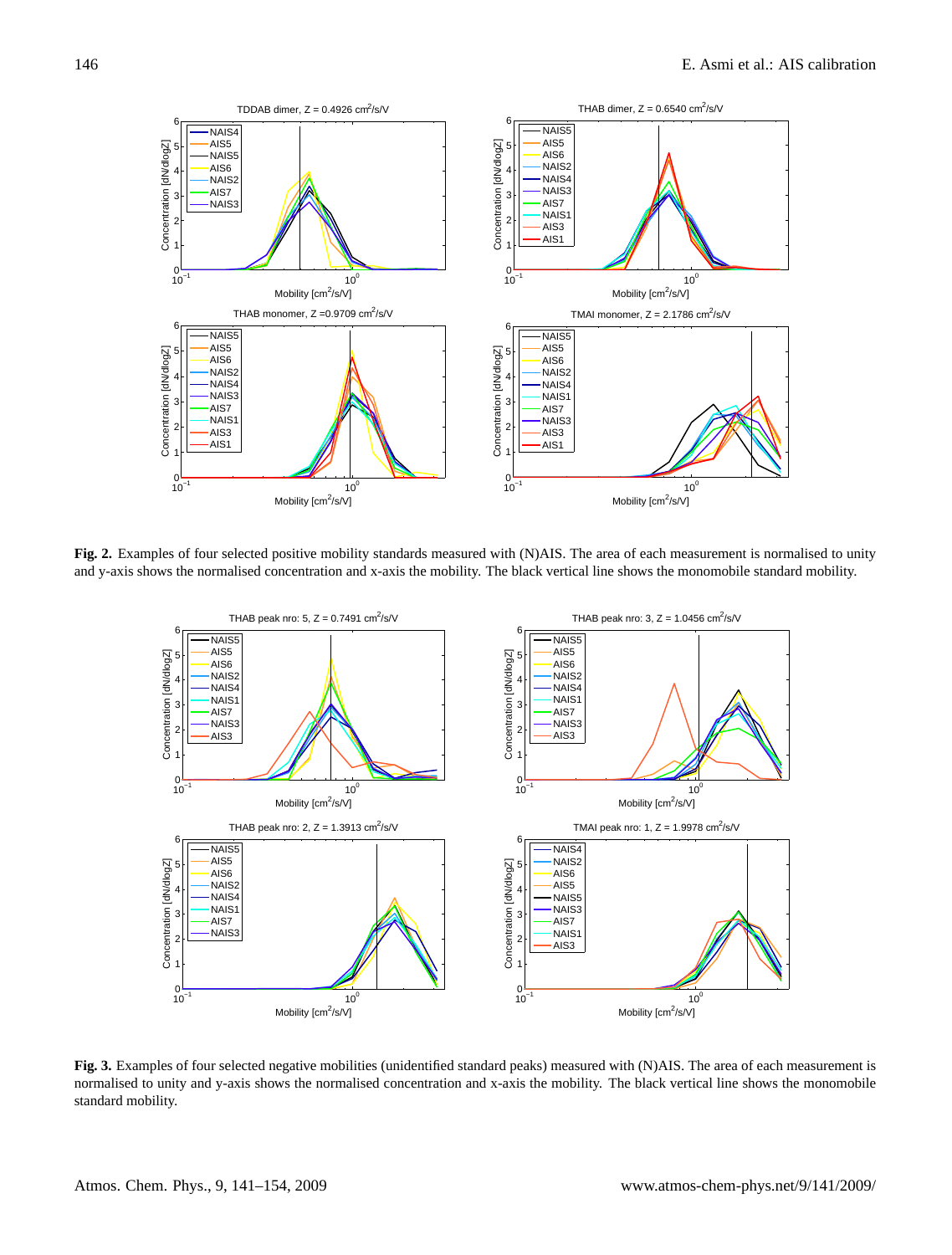

<span id="page-6-0"></span>**Fig. 4.** Geometric mean mobility of positive ions (average and standard deviation between (N)AISs, and NAIS5 measurement as an example) measured with (N)AIS as a function of Attoui/Herrmann and HAUKE DMA selected mobility of silver particles and charger ions, and monomobile mobility standards.

This might have provided a small discrepancy between the HAUKE-type DMA and the (N)AIS mobility. Mobilities measured with the (N)AISs were plotted against the selected DMA peak mobilities or standard mobilities (Figs. [4](#page-6-0) and [5\)](#page-7-0).

Almost troughout the whole measured mobility range the (N)AISs detected the mobilities of positive charges larger compared to the DMA peak mobilities (Fig. [4\)](#page-6-0). This behaviour was mainly constant with size – only in the largest mobilities the difference decreased. A linear fit of slope of one was fitted to all the data points in logarithmic scale in order to get an estimate for the mobility drift in the (N)AISs. This drift was  $1.39\pm0.15$  times the mobility for positive polarity ions, where the error is estimated as a standard deviation of the residuals. The mobilities were measured more accurately in the smallest sizes and this decreased the drift value slightly. The HAUKE DMA and ADMA measurements overlapped well, confirming the reliability of the results. Due to the very low  $(<50 \text{ cm}^{-3})$  calibration aerosol concentration below mobility  $0.03 \text{ cm}^2 \text{ V}^{-1} \text{ s}^{-1}$  the ADMA calibration results were considered unrealiable. The shaded areas in Fig. [4](#page-6-0) present the standard deviation between the (N)AISs. The median percentage of standard deviation versus mean positive ion mobility was 3.2, 11.4, and 9.3 in standard, high-resolution, and HAUKE DMA calibrations, respectively. The relatively small standard deviation gives evidence of the uniformity and reproducibility of the (N)AIS positive mobility measurement, especially when considering the short measurement time (about 1 min) per spectrum. The mobility of the monomobile standards was detected with the best accuracy and precision. Thus it seems that the (N)AIS specrum moves towards smaller sizes only in case of non-monodisperse sample aerosol. The (N)AIS inversion is purely theoretical and seems to work best for the monomobile ions.

Theoretically, there is no difference in detection of negative and positive ions. However, the (N)AISs appeared to measure the mobilities of negative ions slightly more accurately (Fig. [5\)](#page-7-0). The difference between the DMA selected and (N)AIS measured mobility was constant with size. The mobility drift obtained from the linear fitting was 1.36±0.16 times the mobility for negative polarity ions. The finding is the same as in case of positive polarity that the (N)AIS measures non-monomobile molecules at too small sizes. However, the calibrations rely on the assumption that the ion mobility spectrum remains unaltered during the 1.5 s residence time between the outlet of the DMA and the inlet of the (N)AIS. It is difficult to characterise the stability of the ion distribution and thus in the cluster ion range the monomobile standards should be considered as the most reliable calibration method. The median percentage of standard deviation versus mean negative ion mobility was 6.4, 9.5, and 8.6 in standard, high-resolution, and HAUKE DMA calibrations, respectively, indicating similar variation between the (N)AIS measured mobilities as in case of positive ions. Again, most molecular clusters (standards) were measured correctly with the exception of two molecules. The two molecules were detected at similar mobilities as the corresponding charger ions. This might have been caused by molecule fragmenting and thus non-monomobile sample aerosol. A mass spectrometer spectra of the peaks could confirm this guess.

The (N)AIS concentration was integrated from the size distribution and compared with the CPC (in HAUKE DMA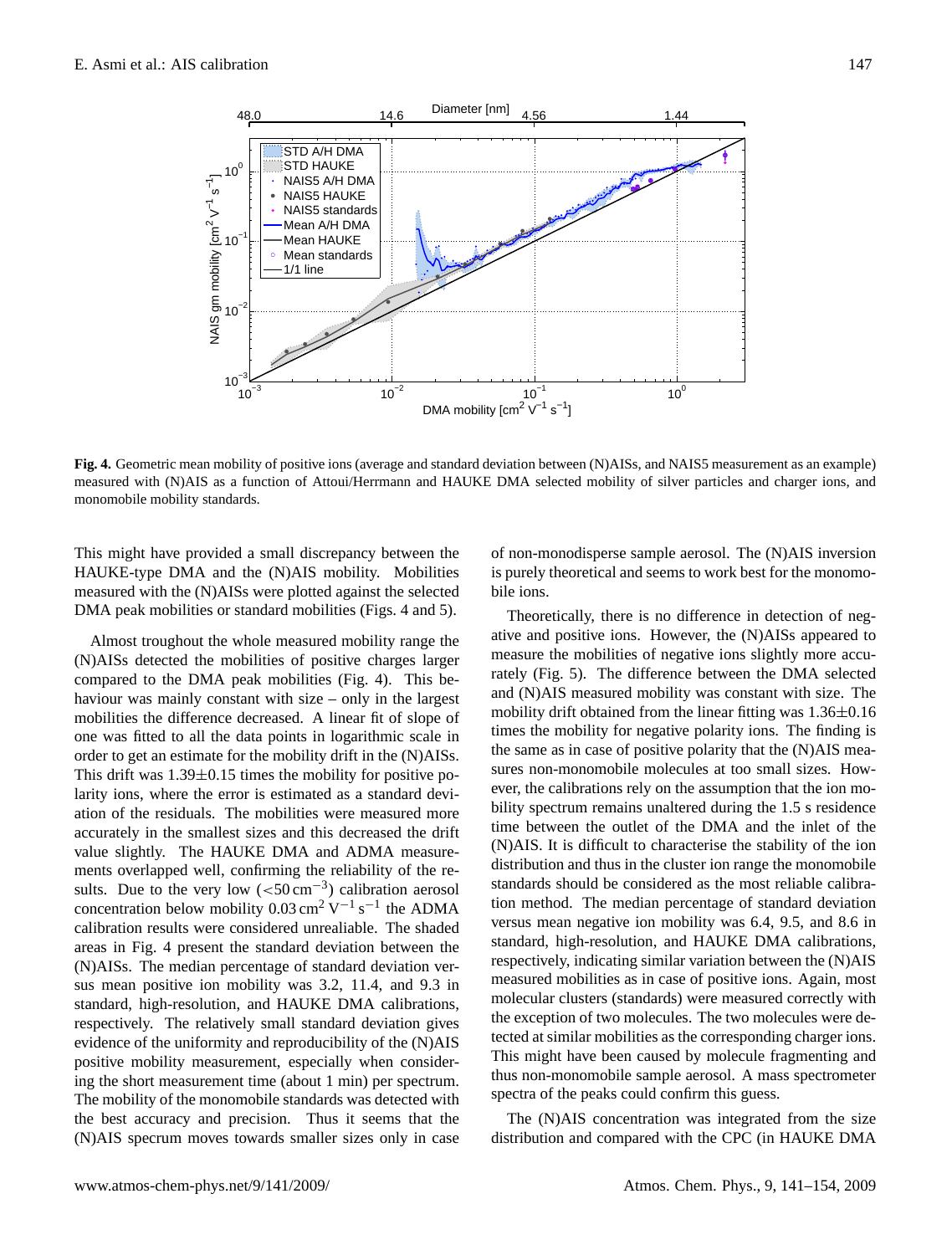

<span id="page-7-0"></span>**Fig. 5.** Geometric mean mobility of negative ions (average and standard deviation between (N)AISs, and NAIS5 measurement as an example) measured with (N)AIS as a function of Attoui/Herrmann and HAUKE DMA selected mobility of silver particles, charger ions, and molecular clusters (standards).



<span id="page-7-1"></span>**Fig. 6.** Concentration of positive ions (average and standard deviation between (N)AISs, and NAIS5 measurement as an example) measured with (N)AIS as a function of Attoui/Herrmann and HAUKE DMA selected mobility of silver particles and charger ions, and monomobile mobility standards.

calibrations) and the aerosol electrometer (in A/H DMA and standard calibrations) measured concentrations (Figs. [6](#page-7-1) and [7\)](#page-8-0). For most mobilities this ratio was close to one. The median of the average negative ion concentration ratios obtained from different calibration set-ups were 1.5±0.2, 1.1±0.1, and 1.0±0.1, for standards, high-resolution DMA, and HAUKE DMA, respectively. Same numbers for positive ion concentration ratios were  $0.9 \pm 0.2$ ,  $1.0 \pm 0.1$ , and

1.0±0.2. Only at the largest mobilities (i.e. smallest sizes) the ratio increased. This increase began at smaller mobility  $(0.4 \text{ cm}^2 \text{ V}^{-1} \text{ s}^{-1})$  in negative ions than in positive ions (where the increase began at mobility  $1 \text{ cm}^2 \text{ V}^{-1} \text{ s}^{-1}$ ). At the largest measured mobility the (N)AISs detected on average two times the concentration of the aerosol electrometer. The first suspected reason for this was the electrometer losses. However, in tests the electrometer signal became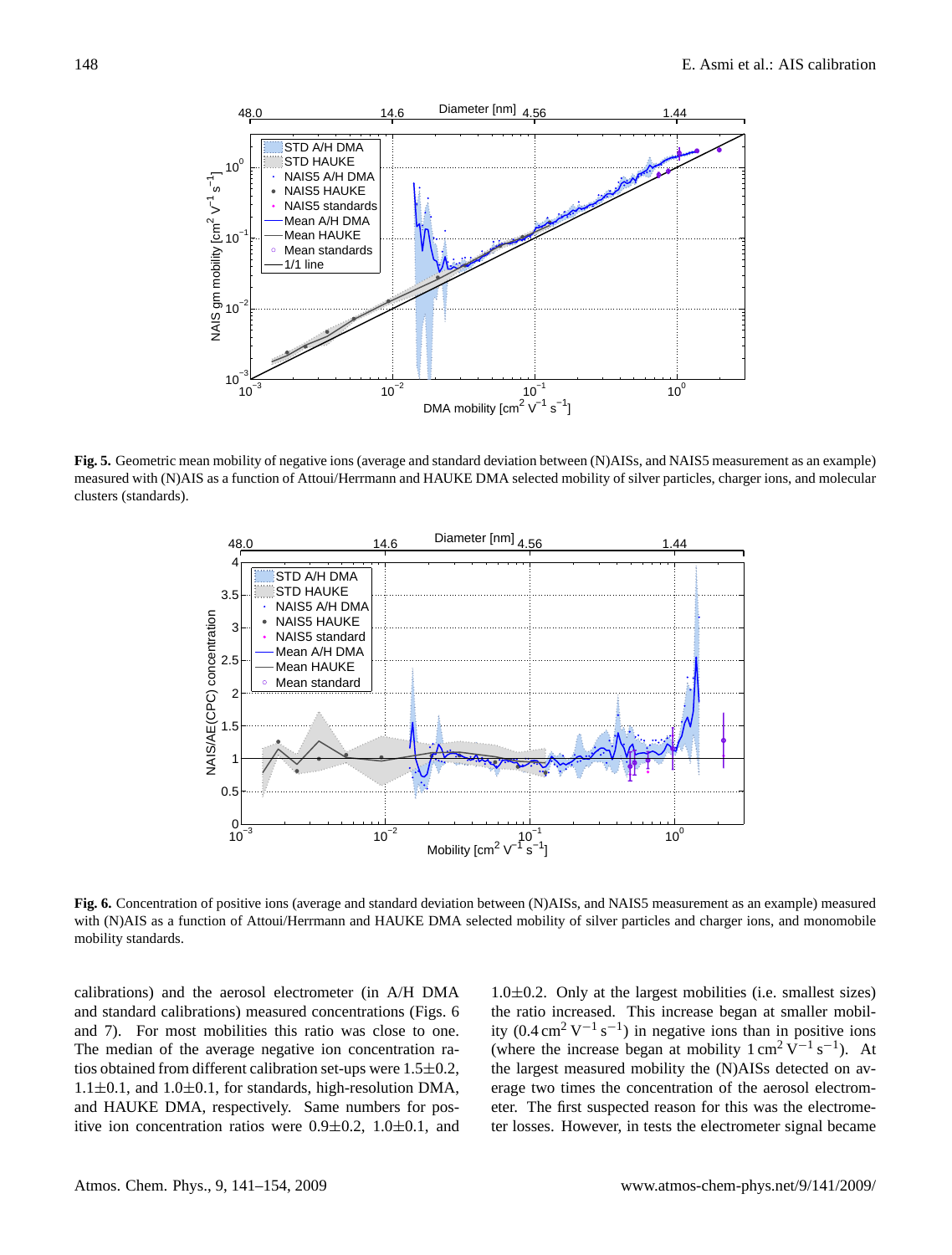

<span id="page-8-0"></span>**Fig. 7.** Concentration of negative ions (average and standard deviation between (N)AISs, and NAIS5 measurement as an example) measured with (N)AIS as a function of Attoui/Herrmann and HAUKE DMA selected mobility using silver particles, charger ions, and molecular clusters (standards).

flow independent at lower flowrate than was used in here, making it an unlikely cause. In addition, the calibration ion concentrations were decreased to below  $500 \text{ cm}^{-3}$  at mobilities larger than  $1 \text{ cm}^2 \text{ V}^{-1} \text{ s}^{-1}$ . This had probably a small effect, as low concentration might have induced a relatively higher noise resulting in small background in the (N)AIS signal. This background was irrelevant at higher concentrations and was partly due to the unavoidable electrometer noise, partly the processing of negative values in the inversion. Lower concentration also led to larger standard deviation. Small increase in the ratio was, however, detected when using mobility standards as well. Thus the increase is mainly suspected to be caused by the (N)AIS inversion, not related to the noise. In contrast, the increase detected below mobility  $0.03 \text{ cm}^2 \text{ V}^{-1} \text{ s}^{-1}$  was most probably due to low calibration aerosol ion concentrations. Otherwise, the HAUKE and A/H DMA results overlapped well.

It is interesting to look at the above results in the context of the commonly measured atmospheric cluster ion mobilities and numbers. As if it seems that the (N)AISs overestimate the ion mobility this would mean the atmospheric ions are actually bigger than previously thought based on (N)AIS measurements. Typically in the atmosphere the positive cluster are bigger than the negative clusters. The above result of the bigger drift of the mobility in positive polarity would suggest that the difference between polarities is even higher than previously measured. Additionally, especially the concentration of negative cluster ions might have been overestimated in the previous (N)AIS measurements. Interestingly, this would suggest a decreased fraction of the ion-induced nucleation mechanism pathway.

## 5.3 Detection of total particle concentration

The NAIS can also measure total particle number size distributions. The lowest detection limit is defined by the maximum size of the charger ions. In calibrations, the NAIS concentration response was tested for 11 DMA selected sizes, beginning at 4 nm. After the DMA, particles were brought to charge equilibrium with a neutraliser. This is critical, as the number concentration in the NAIS is calculated based on the assumption that the particles are initialially in charge equilibrium. Even a slight overcharge in initial condition can affect the charging probability, and furthermore, the measured particle concentration. In case of initially overcharged aerosol the NAIS overestimates the particle concentration.

The concentration measured by the NAIS was calculated by integrating over all sizes above 3 nm. The lower cut-off size of 3 nm was set to get rid of the ions produced in the NAIS corona charger, and in the bipolar charger prior to the NAIS. However, even lower (1.5–2 nm) cut-off size can be achieved if the particle concentration is high at the smallest sizes, as will be later presented. The average concentrations detected by the NAISs were within  $\pm 50\%$  of the reference CPC (Fig. [8\)](#page-9-0). At sizes below 10 nm the NAISs showed smaller concentrations than the CPC. At small sizes the 3 nm cut-off size, and the transfer function broadening, probably caused a part of the particles to fall out from the integrated size range, resulting in underestimation of the particle number. At larger sizes the NAISs showed slightly higher concentrations than the CPC, typically some tens of percents. One explanation for the higher number concentration measured by the NAISs was the background in particle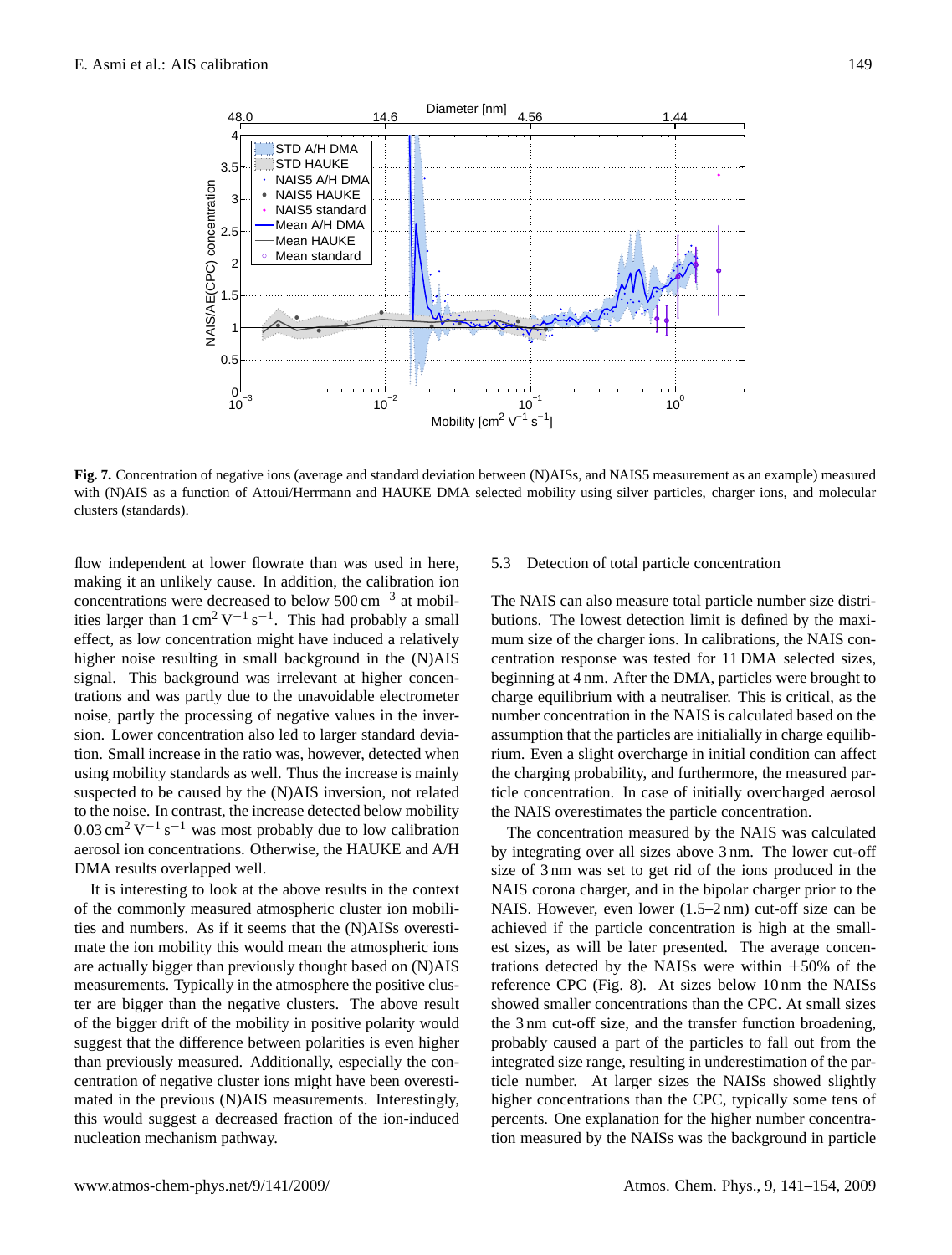Average positive colum NAIS/CPC concentration STD negative column NAIS/CPC concentration 2 Average negative colum 1.5 1  $\Omega$  $10^{-3}$  10<sup>-2</sup> 10<sup>-2</sup> 10<sup>-1</sup> Mobility [cm<sup>2</sup> V<sup>−</sup>1 s<sup>−</sup>1]

48.0 14.6 Diameter [nm] 4.56

STD positive column

<span id="page-9-0"></span>**Fig. 8.** Average concentration of all particles (charged=neutral) and standard deviation between the five NAISs as a function of HAUKE DMA selected mobility of silver particles. Particles measured in NAIS positive and negative column are presented separatelly.

measuring mode. When the NAISs were used to measure ion concentrations, a small background, caused by the noise of the electrometers, was always present. When ion concentrations were multiplied with charging probabilities, the background became more significant. This also leads in additional broadening of the measured particle number size spectra. In addition, occasionally the particles were not in equilibrium but a clear difference between negative and positive ion numbers was observed. As mentioned before, this might create overestimation of the number concentration. However, this effect should be most pronounced at the smallest sizes, oppositely as detected here.

## 5.4 Transfer functions of the measurement channels

A transfer function for each measurement channel of the selected (N)AISs was calculated based on the A/H DMA densely size separated silver and charger ion concentrations. Positive and negative ion transfer functions for the NAIS5 channels 5, 9, and 13 are presented in Fig. [9.](#page-9-1) In the theoretical transfer functions the ion losses in the inlet are taken into account while the measured transfer functions are based on raw current signal values in each electrometer, without separating the ion losses. This increases the area of the theoretical transfer functions compared to the measured functions particularly at the smallest sizes, but does not affect the shape. The theoretical transfer functions are logarithmically nearly symmetrical around the peak value whereas the measured transfer functions deviated, showing a tail towards the smaller mobilities. In addition, especially in the positive polarity, the peak of the distribution moved towards the tail. This resulted to the detection of the ions at slightly larger mobilities than their actual mobility, and especially in positive polarity. The shape of the transfer function and the observed tail, explain much of the mobility drift observed in Figs. [4](#page-6-0)  $\frac{6}{54}$ <br> **Fig. 8.**  $\frac{6}{54}$ <br> **Fig. 8.** Awarene concernation of all particles (sharped variatio) and **Fig.** 9. Measured transfor functions for pointive and num-<br> **Fig. 8.** Awarene concernation of all particles. Part



<span id="page-9-1"></span>**Fig. 9.** Measured transfer functions for positive and negative ions and theoretical transfer functions for electrometers of the channels nro 5, 9, and 13. In theoretical transfer functions the ion losses in the inlet are additionally included, increasing the area compared to the measured transfer functions.

ber 9 would in theory only detect ions of mobilities between about 0.2 and 0.4 cm<sup>2</sup> V<sup>-1</sup> s<sup>-1</sup> but in reality, also ions of mobilities below 0.1 cm<sup>2</sup> V<sup>-1</sup> s<sup>-1</sup> were detected at this channel. One explanation for the deviation could be turbulence in the inlets of the (N)AIS analysers, which might push the ions towards the outer cylinder. This would demand more work to resolve in a way that all other extrinsic factors, possibly affecting the results, would be excluded, such as the ion stability issues.

As the resolution of the Attoui DMA was lower than the Herrmann DMA, the calibrations were done with both DMAs. Results were non-divergent between the DMAs, which indicates that the resolution of the Attoui DMA can be considered sufficient, i.e. the ADMA transfer function widening can be ignored. In Fig. [9](#page-9-1) the transfer function determined with the Herrmann DMA is only presented for channel number 9 but the conclusion applies to other channels as well. Also, the transfer functions of all calibrated (N)AISs had a similar shape, as the results presented in earlier subsections, already suggested.

5.5 Calibrations with reduced calibration aerosol concentration

Most calibrations were performed with relatively high concentrations if compared with the atmospheric ion concentrations. This minimises the statistical errors but also arises a question if the (N)AISs respond consistently to reduced concentrations. To test this, the 10 nm charged and neutral silver particle concentration was decreased by diluting the sample air and further, size separated with the HAUKE-type DMA. A decrease in the negative ion concentration from 1000 to about 100 cm−<sup>3</sup> resulted in congruent decrease of the AIS7 and the CPC concentration (Fig. [10\)](#page-10-0). When the concentration decreased further to below 10 cm−<sup>3</sup> the AIS7 was unable to

 $\mathfrak{p}$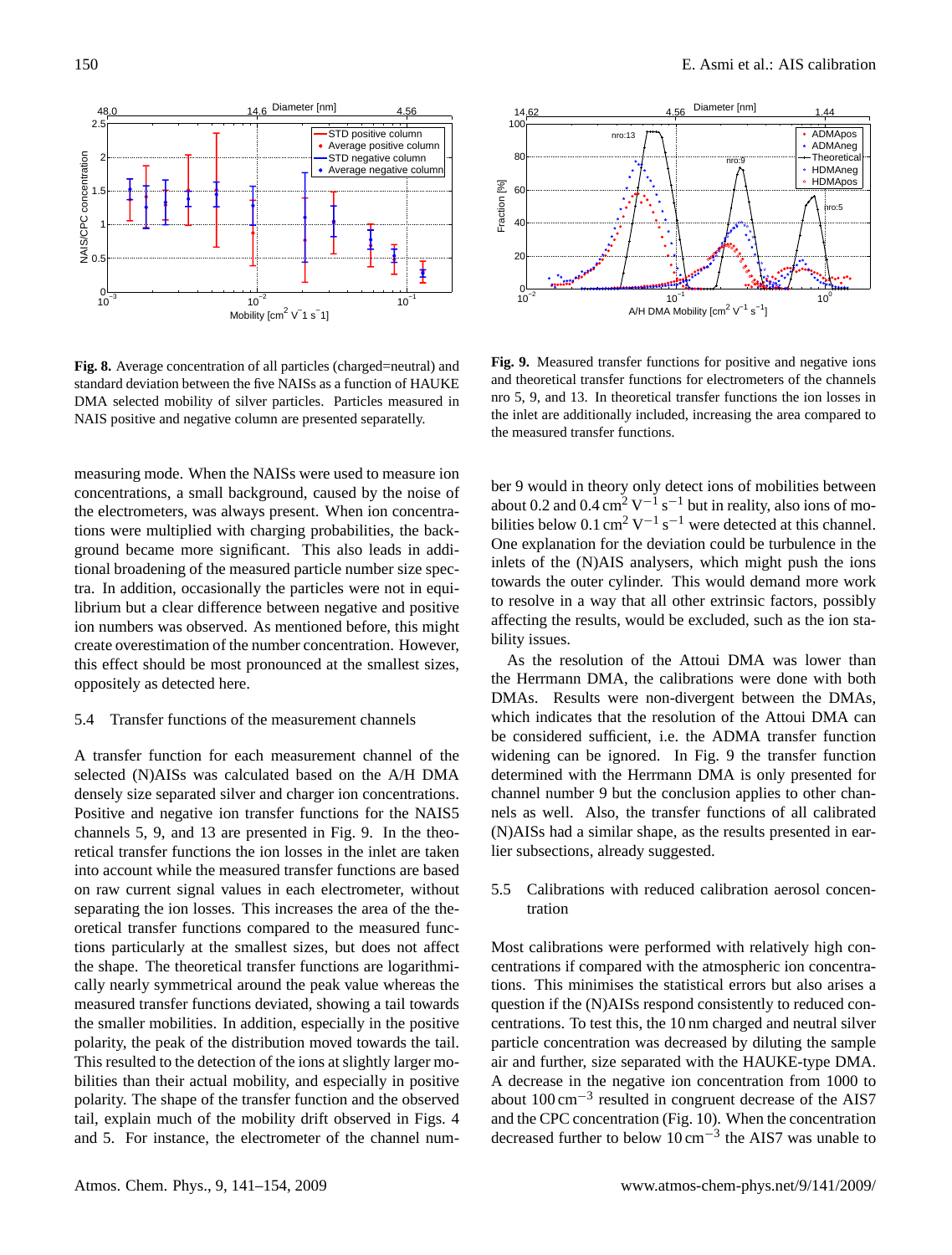

<span id="page-10-0"></span>**Fig. 10.** Negatively charged 10 nm silver particle concentration measured with AIS7 as a function of CPC concentration.



<span id="page-10-1"></span>**Fig. 11.** Total (neutral+charged) 10 nm silver particle concentration measured with NAIS5 negative and positive column as a function of CPC concentration.

follow the CPC concentration and recorded higher numbers of ions. This same phenomenon was detected in case of the NAIS5 in particle measuring mode (Fig. [11\)](#page-10-1). The concentration followed the CPC concentration down to  $300 \text{ cm}^{-3}$ but below the NAIS5 detected more particles. The background appears to be caused by the electrometer noise, which normally always exists. In case of neutral particle measurements the noise becomes even more significant due to the low charging probability of such small particles. The background complicates reliable measurement of very low concentrations with the (N)AISs. At low concentrations, the measurement time per spectrum should be increased and the measurement signal should conquer the noise signal. In these calibrations, only one minute measurement time per spectrum was used.



<span id="page-10-2"></span>**Fig. 12.** Two day average negative ion number size distribution measured simultaniously with several (N)AISs.



<span id="page-10-3"></span>**Fig. 13.** One day average particle number size distribution measured simultaniously with several NAISs (negative column).

## 5.6 Intercomparisons

Ion and particle size distibutions, measured simultaneously with the different (N)AISs, showed consistant results between the AISs and the NAISs (Figs. [12](#page-10-2) and [13\)](#page-10-3). In cluster ion sizes the average AIS, NAIS and BSMA ion size distribution was similar. However, above 2 nm, their results diverged and the NAISs detected higher numbers of negative (Fig. [12\)](#page-10-2) and also positive ions (not shown here). This is partly thought to be due to the different inversion of the NAIS. The background noise level was higher in the NAISs increasing the concentration when the total concentration was low. At higher concentrations the AIS and the NAIS spectra were similar at all size fractions. That explains why the difference was not observed in calibrations where the concentrations were high. All instruments which use electrometers in detecting particles have the same problem with noise in low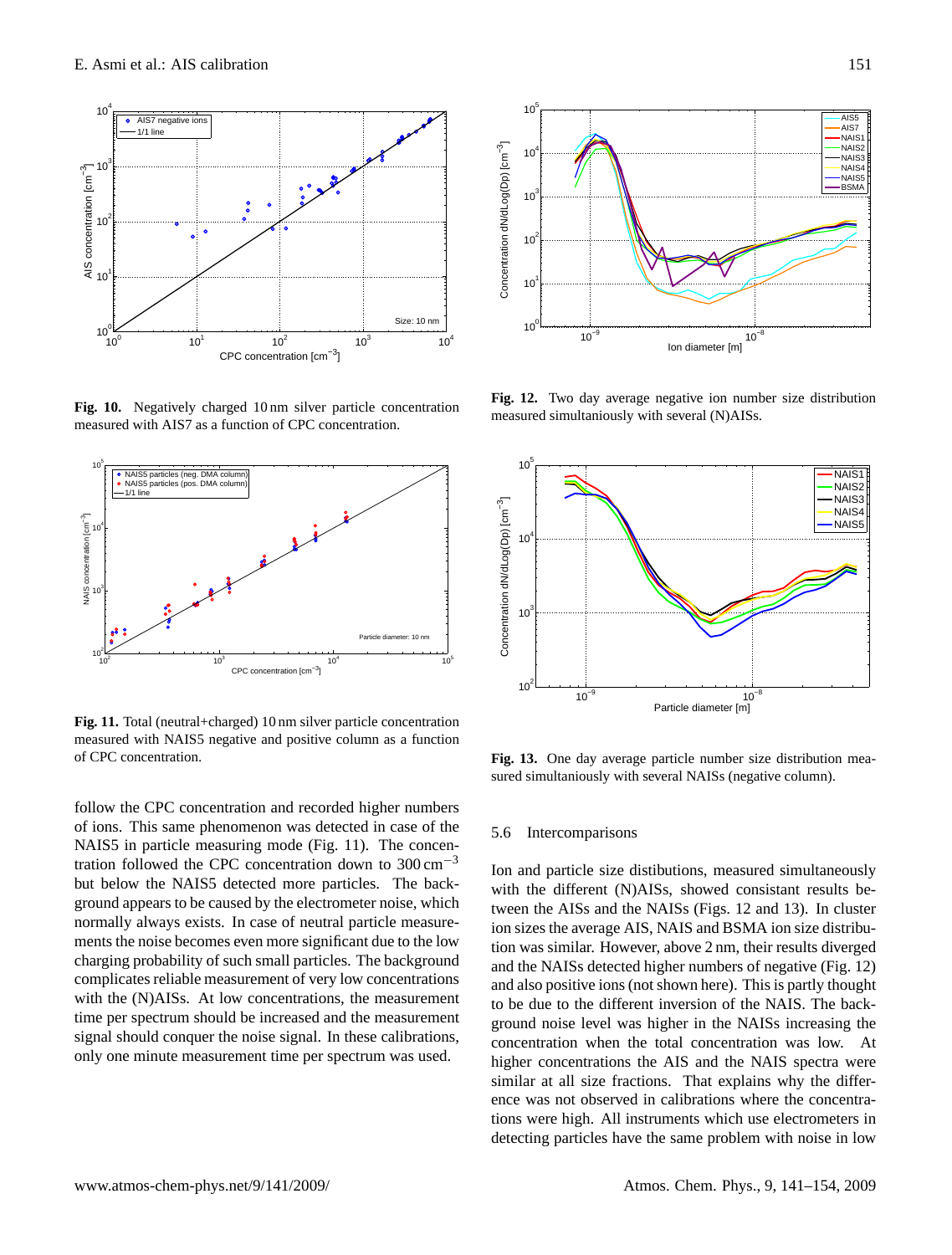

<span id="page-11-0"></span>**Fig. 14.** Corona ions produced by the NAIS charger in room air.

concentrations and it is difficult to overcome. In atmospheric measurements, for example during nucleation events when the concentrations of intermediate and big ions are high, the different AISs and NAISs measure similar ion concentrations and the noise is negligible. In addition, the average total particle number size distributions measured with the five tested NAISs showed coinciding results, even though the post-filter adjustements were slightly drifted (Fig. [13\)](#page-10-3).

#### 5.7 Ions produced in NAIS corona charger

The measurement of neutral particles with the NAIS relies on the known charging probability of the particles. The corona discharging method is used for charging. In corona charging, the size and the concentration of charger ions depend on the corona voltage (e.g. [Tamm et al.,](#page-13-18) [1992\)](#page-13-18). As the positive ions move more slowly than negative, the corona current is adjusted a few nA larger in the NAIS positive corona charger. This can also increase the size of the positive corona ions. The size of these ions determines the lowest theoretical particle detection limit of the NAIS.

The Herrmann DMA coupled with the aerosol electrometer was used to test the mobility distribution of the corona ions. In room air measurements in NTP-conditions, the NAIS positive corona ions were smaller than 1.8 nm, whereas the negative ions were below 1.5 nm (Fig. [14\)](#page-11-0). However, due to the transfer function broadening a part of these ions are detected at bigger sizes. Thus, the lowest detection limit can be set between 2 to 3 nm, being smaller in negative and larger in positive polarity. The limit can be further decreased if the measured cluster concentration if high. The corona charger ion production depends also on the air particle composition and the relative humidity. Thus, the determined limit is environment dependent and should be tested in changing environmental conditions.

## **6 Discussion and conclusions**

There is a great demand for sub-3 nm cluster measurements [\(Kulmala et al.,](#page-12-3) [2004b,](#page-12-3) [2007a\)](#page-12-5). The (N)AIS is a recently developed instrument cabable of detecting below 3 nm neutral and ionic clusters. The focus of this work was to calibrate the (N)AISs so that they could be reliably used for cluster studies. Considering the short time period from development, and the fact that the (N)AIS is used to capture nanometer-sized ions and particles, its performance was discovered good.

While proper calibration methods of smallest cluster ions have been lacking so far, the (N)AIS relies on purely theoretical measuring channel transfer functions. According to our calibrations, the theoretical trasfer functions worked well for monomobile cluster ions when using large calibration ion concentrations. Both the mobility and the concentration were measured accurately, althought the monomobile mobility peak diverged to 3 to 5 channels in the (N)AISs. This magnitude of the deviation was expected and due to diffusional losses of ions and the ratio between aerosol and sheath flow used in the (N)AIS.

The atmospheric ion distribution is, however, polydisperse. Some discrepancies were observed between theoretical and measured (N)AIS channel transfer functions when DMA selected nearly monomobile calibration ions were employed. The transfer function had a tail towards smaller mobilities, resulting in a drift of the measured ion mobility. In positive polarity, the peak of the transfer function was as well slightly shifted. The summarised result, based on different calibrations, was that (N)AISs detected the negative ions at  $36\pm16\%$  larger mobilities and the positive ions at at  $39\pm15\%$ larger mobilities as compared to the DMA selected reference mobilities. It was assumed that the selected ion distribution remained unaltered during the 1.5 s residence time, which is unsure in case of the very smallest, possibly instable, ions. However, the about 40% mobility drift might also be related to some turbulence inside the instrument. As the difference was mainly congruent with size, it can be taken into account in future data inversion programs. Final goal, however, is to inspect the reasons behind the transfer function shape and to improve the design of the (N)AIS to be able to avoid the tail.

At high calibration ion and aerosol concentrations the difference between the concentrations measured by the (N)AIS and the reference instrument (CPC or aerosol electrometer) was small. When calibration aerosol concentration decreased significantly, the (N)AIS detected elevated concentrations. This was expected to be partly due to the background noise. Additionally at sizes below 1.5 nm (positive) and below 3 nm (negative) the ion spectrometers detected higher ion concentrations when compared to the aerosol electrometer, but in case of monomobile standards, the concentration difference was not as evident. However, the (N)AIS results seem to be reliable at moderate and high ion and aerosol concentrations. The results in the cluster ion (below 1.5 nm) region might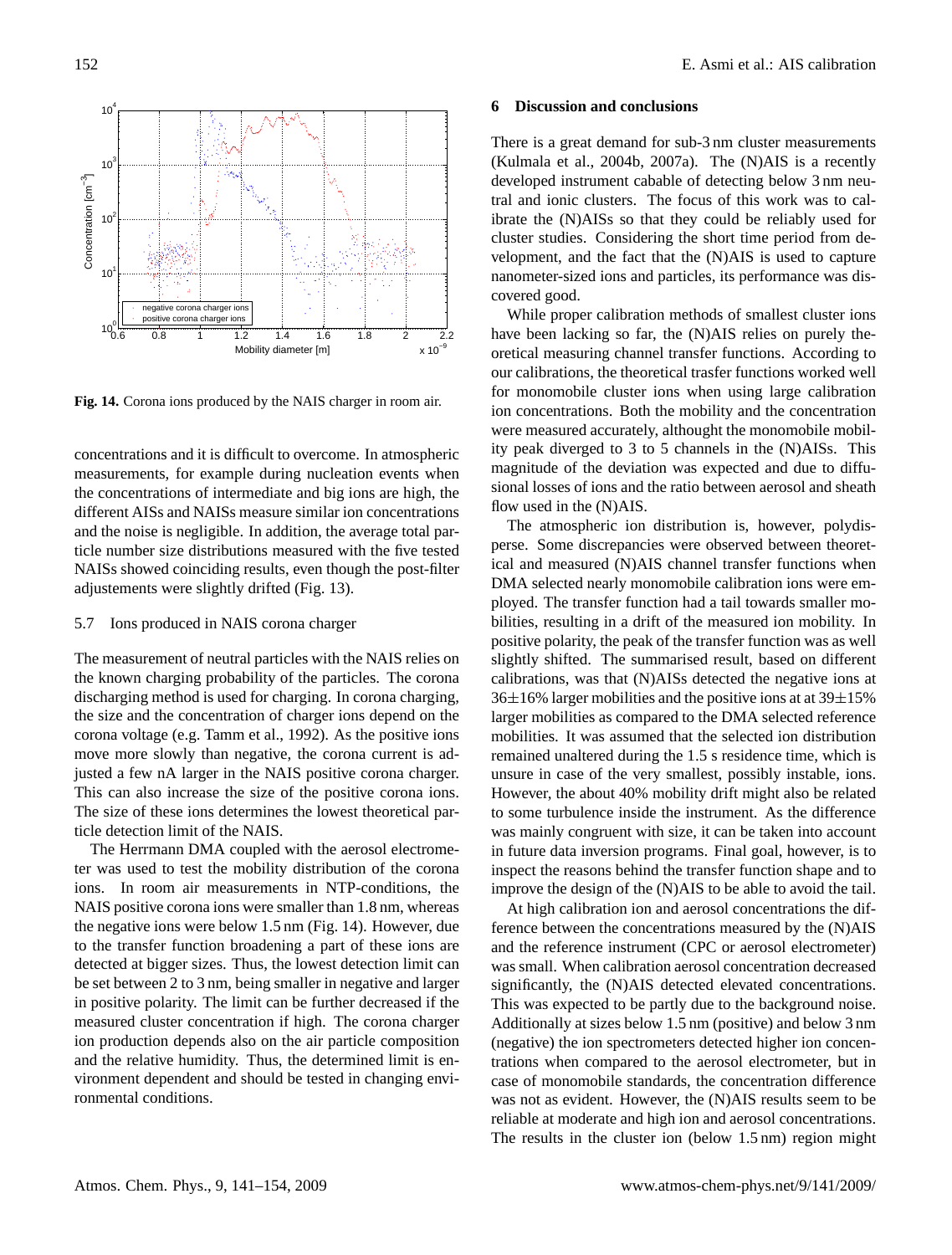need some reconsideration and more calibrations should be performed. The neutral particle concentrations measured by NAISs were on average within  $\pm 50\%$  of the reference CPC concentrations.

There was a difference between the AIS and the NAIS in measuring atmospheric ions at small concentrations. Again, one suspected reason was the background noise, which was slightly higher in the NAIS due to different inverters. In calibrations, by contrast, no difference was detected between the AIS and the NAIS. Both the concentration and the mobility calibration results showed only small deviations between the instruments at all size ranges.

To be able to calibrate all (N)AISs within a reasonable time period, the time per one measurement was limited to about one minute. This increases the statistical error and noise, and decreases the reliability of the calibrations. A part of the problems observed when using low calibration ion concentrations might originate from the use of such a short time resolution.

In addition, a measurement of corona charger ion size distribution was performed in room air, and in NTP-conditions. The corona ions were below 1.8 nm (positive) and 1.5 nm (negative) in diameter. However, a part of the ions are detected at bigger sizes due to the transfer function broadening. Based on this, in clean condisions with low particle numbers, the lowest cut-off size in neutral particle detection with the NAIS is 2–3 nm, being smaller in negative polarity. Below the cut-off size, the charger ions from the corona charger might increase the measurement signal and the increase is not necessarily a constant value. However, when the concentration of the measured particles below 3 nm is high, the cut-off size will decrease as the number of charger ions becomes insignificant compared to the number of measured particles. This is the case in atmospheric measurements for example during nucleation, when even concentrations of 1.5 nm particles can be measured at negative polarity.

*Acknowledgements.* The authors want to acknowledge the laboratory staff and people helping in calibration measurements. Toomas Bernotas and Ilmar Lipping are acknowledged for collaboration by preparation of some calibration equipment. The work was supported by EU project EUCAARI (No. 036833-2) and partly by the grant no. 6988 of the Estonian Science Foundation.

Edited by: V.-M. Kerminen

## **References**

<span id="page-12-1"></span>Andronache, C., Grönholm, T., Laakso, L., Phillips, V., and Venäläinen, A.: Scavenging of ultrafine particles by rainfall at a boreal site: observations and model estimations, Atmos. Chem. Phys., 6, 4739-4754, 2006,

[http://www.atmos-chem-phys.net/6/4739/2006/.](http://www.atmos-chem-phys.net/6/4739/2006/)

<span id="page-12-13"></span>de Juan, L. and Fernández de la Mora, J.: Size analysis af nanoparticles and ions: Running a Vienna DMA of near optimal length at Reynolds numbers up to 5000, J. Aerosol Sci., 29, 617-626, 1998.

- <span id="page-12-12"></span>Eichler, T.: A Differential Mobility analyzer for ions and nanoparticles: Laminar flow at high Reynolds numbers, Senior Graduation Thesis presented to Fachhochschule Offenburg, Germany, May 1997.
- <span id="page-12-11"></span>Fernández de la Mora, J. and Attoui, M.: A DMA covering the 1-100 nm particle size range with high resolution down to 1 nm, Abstract of the EAC 2007, Saltzburg, Austria, 9–14 September, 2007.
- <span id="page-12-14"></span>Fernández de la Mora, J., de Juan, L., Eichler, T., and Rosell, J.: Differential mobility analysis of molecular ions and nanometer particles, Trend. Anal. Chem., 17, 328-339, 1998.
- <span id="page-12-10"></span>Herrmann, W., Eichler, T., Bernardo, N., and Fernández de la Mora, J.: Turbulent transition arises at Re 35 000 in a short Viennatype DMA with a large laminarizing inlet, Abstract to the annual conference of the AAAR, St. Louis, MO, 6–10 October, 2000.
- <span id="page-12-8"></span>Hirsikko, A., Yli-Juuti, T., Nieminen, T., Vartiainen, E., Laakso, L., Hussein, T., and Kulmala, M.: Indoor and outdoor air ion and aerosol particles in the urban atmosphere of Helsinki: characteristics, sources and formation, Boreal Env. Res., 12, 295–310, 2007.
- <span id="page-12-2"></span>IPCC2007: Summary for Policymakers. In: Climate Change 2007: The Physical Science Basis, in: Contribution of Working Group I to the Fourth Assessment Report of the Intergovernmental Panel on Climate Change, edited by: Solomon, S., Qin, D., Manning, M., Chen, Z., Marquis, M., Averyt, K. B., Tignor, M., and Miller, H. L., Cambridge University Press, Cambridge, United Kingdom and New York, NY, USA.
- <span id="page-12-5"></span>Kulmala, M., Riipinen, I., Sipilä, M., Manninen, H., Petäjä, T., Junninen H., Dal Maso, M., Mordas, G., Mirme, A., Vana, M., Hirsikko, A., Laakso, L., Harrison, R. M., Hanson, I., Leung, C., Lehtinen, K. E. J., and Kerminen, V.-M.: Toward Direct Measurement of Atmospheric Nucleation, Science, 318, 89–92, doi:10.1126/science.1144124, 2007a.
- <span id="page-12-9"></span>Kulmala, M., Asmi, A., and Lappalainen, H.: European Integrated Project on Aerosol Cloud Climate Air Quality Interactions – EU-CAARI, Abstract of the EAC 2007, Saltzburg, Austria, 9–14 September, 2007b.
- <span id="page-12-4"></span>Kulmala, M., Lehtinen, K. E. J., and Laaksonen, A.: Cluster activation theory as an explanation of the linear dependence between formation rate of 3 nm particles and sulphuric acid concentration, Atmos. Chem. Phys., 6, 787–793, 2006,

[http://www.atmos-chem-phys.net/6/787/2006/.](http://www.atmos-chem-phys.net/6/787/2006/)

- <span id="page-12-6"></span>Kulmala, M., Lehtinen, K. E. J., Laakso, L., Mordas, G., and Hämeri, K.: On the existence of neutral atmospheric clusters, Boreal Env. Res., 10, 79–87, 2005.
- <span id="page-12-0"></span>Kulmala, M., Laakso, L., Lehtinen, K. E. J., Riipinen, I., Dal Maso, M., Anttila, T., Kerminen, V.-M., Hõrrak, U., Vana, M., and Tammet, H.: Initial steps of aerosol growth, Atmos. Chem. Phys., 4, 2553–2560, 2004a,

[http://www.atmos-chem-phys.net/4/2553/2004/.](http://www.atmos-chem-phys.net/4/2553/2004/)

- <span id="page-12-3"></span>Kulmala, M., Vehkamäki, H., Petäjä, T., Dal Maso, M., Lauri, A., Kerminen, V.-M., Birmili, W., and McMurry, P. H.: Formation and growth of ultrafine atmospheric particles: a review of observations, J. Aerosol Sci., 35, 143–176, 2004b.
- <span id="page-12-7"></span>Laakso, L., Laakso, H., Aalto, P. P., Keronen, P., Petäjä, T., Nieminen, T., Pohja, T., Siivola, E., Kulmala, M., Kgabi, N., Molefe, M., Mabaso, D., Phalatse, D., Pienaar, K., and Kerminen, V.-